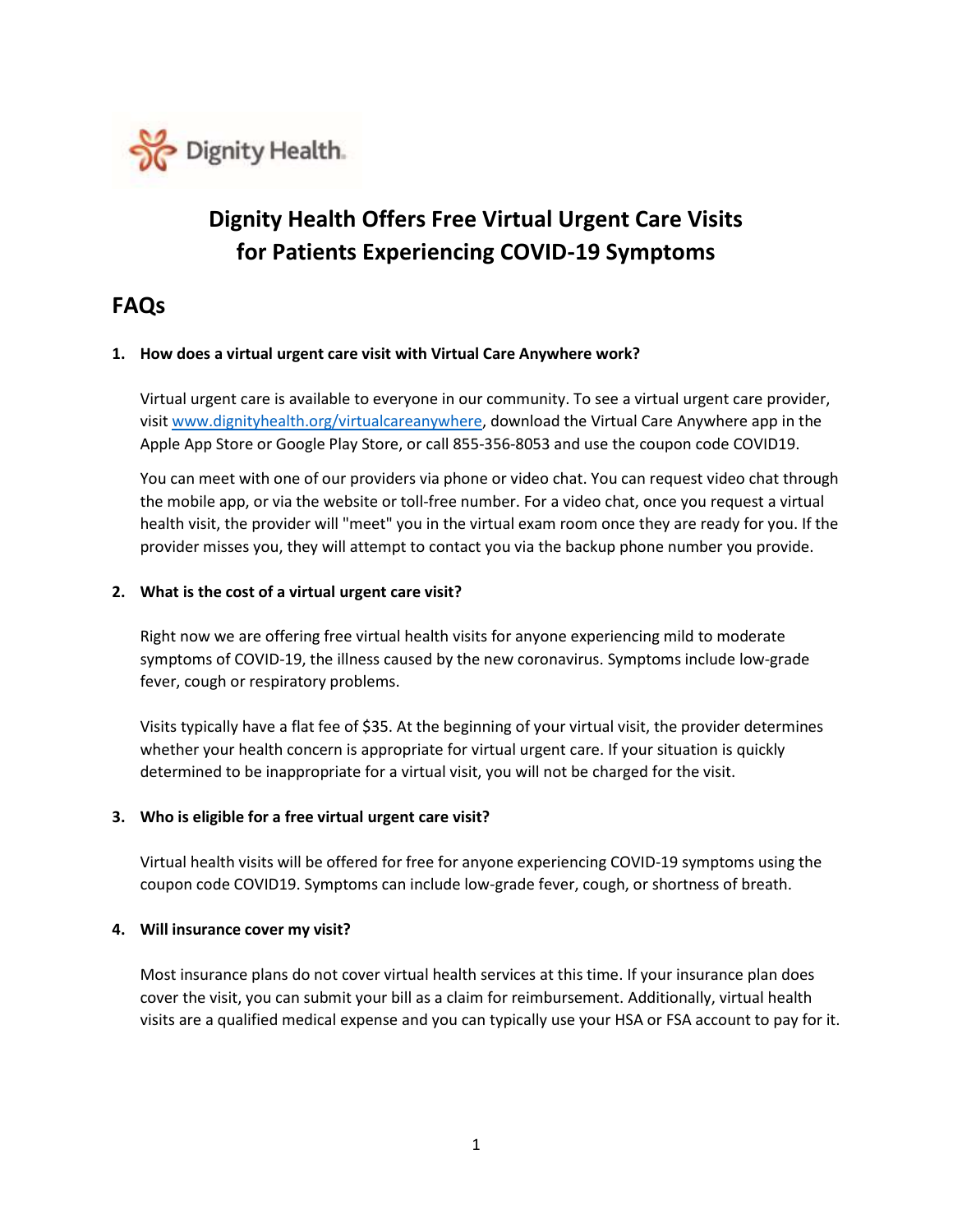#### **5. Who should seek a virtual urgent care visit?**

Virtual health can be a good option for anyone who would like to visit with a doctor from the comfort and safety of their home or workplace. As the new coronavirus creates more demand at local health care facilities, we are encouraging all patients to consider a virtual visit as an alternative to going to the doctor's office.

If you believe you may be experiencing symptoms of COVID-19, a virtual urgent care visit is a chance to speak with a medical professional before going to a physical care location. Anyone experiencing mild symptoms of COVID-19 is eligible for a free virtual health visit using the coupon code COVID19.

#### **6. Can I make an appointment for a virtual urgent care visit?**

Virtual Care Anywhere is on-demand – there are no appointments. As soon as you request a visit, we arrange a visit with the next available provider.

## **7. Why are people encouraged to use virtual urgent care as an option?**

A virtual health visit can be a fast and easy way to visit with a doctor. With the spread of coronavirus in our communities, using virtual health visits can also help people get medical advice without needing to visit a physical care location, and reduce demand at local health care facilities.

#### **8. Can I only receive one free visit? What if I need a follow up visit?**

If you have had a virtual visit and are still not feeling well, our virtual providers are happy to conduct a follow-up visit with you. If you are seen within 48 hours with the same chief complaint, you will not be charged for a new visit. If you are calling back outside of 48 hours or about a new chief complaint or condition, then you will be charged for your visit.

#### **9. What if I'm not sure if I have COVID-19 symptoms? Can I still get a free visit?**

If you think you may have symptoms of COVID-19, use the coupon code COVID19 to receive a free visit.

#### **10. How long will the wait time be?**

Typically, you can connect with a health care provider in 30 minutes. Please note that because of high demand right now, wait times may be higher – but virtual urgent care is still likely to be a faster and safer option that going to the doctor's office.